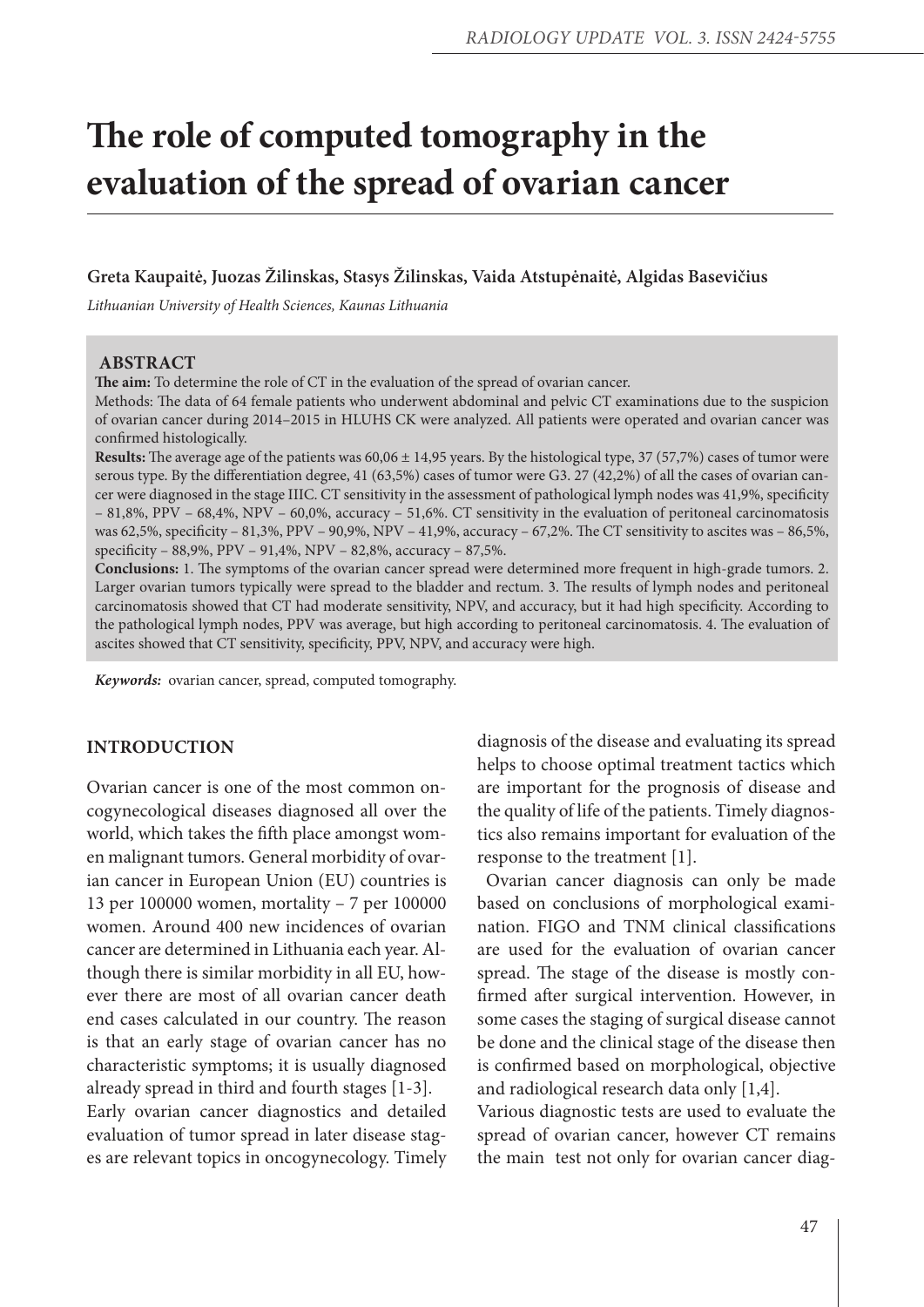nosis and spread measurement but also for the evaluation of the possibility of optimal cytoreduction and response to the treatment [5].

Based on 2014–2015 years HLUHS Obstetrics and Gynaecology Clinics patients charts and the data of abdominal and pelvic CT tests, performed at Radiology clinics, retrospective analysis we aimed to determine the role of CT in the evaluation of the spread of ovarian cancer. By examining size, histological type, the degree of differentiation of malignant tumors, the age of the patients'interrelation, also by evaluating values of diagnostic parameters, we aimed to analyze the possibilities of CT test.

# **METHODS**

The data of 64 female patients, who underwent abdominal and pelvic CT examinations at the HLUHS CK Radiology Clinic in 2014–2015, surgical treatment at Obstetrics and Gynaecology Clinics, when ovarian cancer diagnosis was confirmed by histology for the first time, were analyzed retrospectively. Data about the age of the patients, histological test results and conclusions, confirmed stages of TNM and FIGO classifications and additional ovarian cancer surgical findings (ascites, peritoneal carcinomatosis, lymph nodes metastasis) were collected from patients' charts.

## Fig. 1 Abdominal CT. Ascites streak is visible near the liver (white arrow)



Abdominal and pelvic CT images were also evaluated retrospectively. By analyzing CT images the size of primary tumor and additional findings (ascites (Fig. 1), pelvic and abdomen lymph nodes metastasis (Fig. 3), liver metastasis (Fig. 4), peritoneal carcinomatosis (Fig. 2, Fig. 3), tumor spread to bladder and rectum) which shows tumor spread, were evaluated. The results of CT scans were compared with histological tests and surgical findings Abdomen and pelvic CT were performed with "GE Light Speed VCT 64'' or "Toshiba Aquilion One 320'' multi-slice scanners with patient lying on the back and putting hands above his head. Native and contrast scans using non-ionic intravenous contrast were performed craniocaudally. 100–120 ml. contrast was injected with 3,0 ml/s speed automatic syringe. CT scans were performed in 30 and 55 seconds after contrast injection. Evaluation and measurements of CT scans were performed with images archiving, transferring and analyzing program "Cedara I–Reach 4.4''. Microsoft Office Excel 2007 and SPSS 22.0 were used to systemize and analyse data. Significance level p<0,05 was chosen. For evaluation of CT method sensitivity, specificity, TPV, NPV and accuracy were calculated [7].

Fig. 2 Abdominal CT. Ascites and peritoneum carcinomatosis are visible (white arrow)

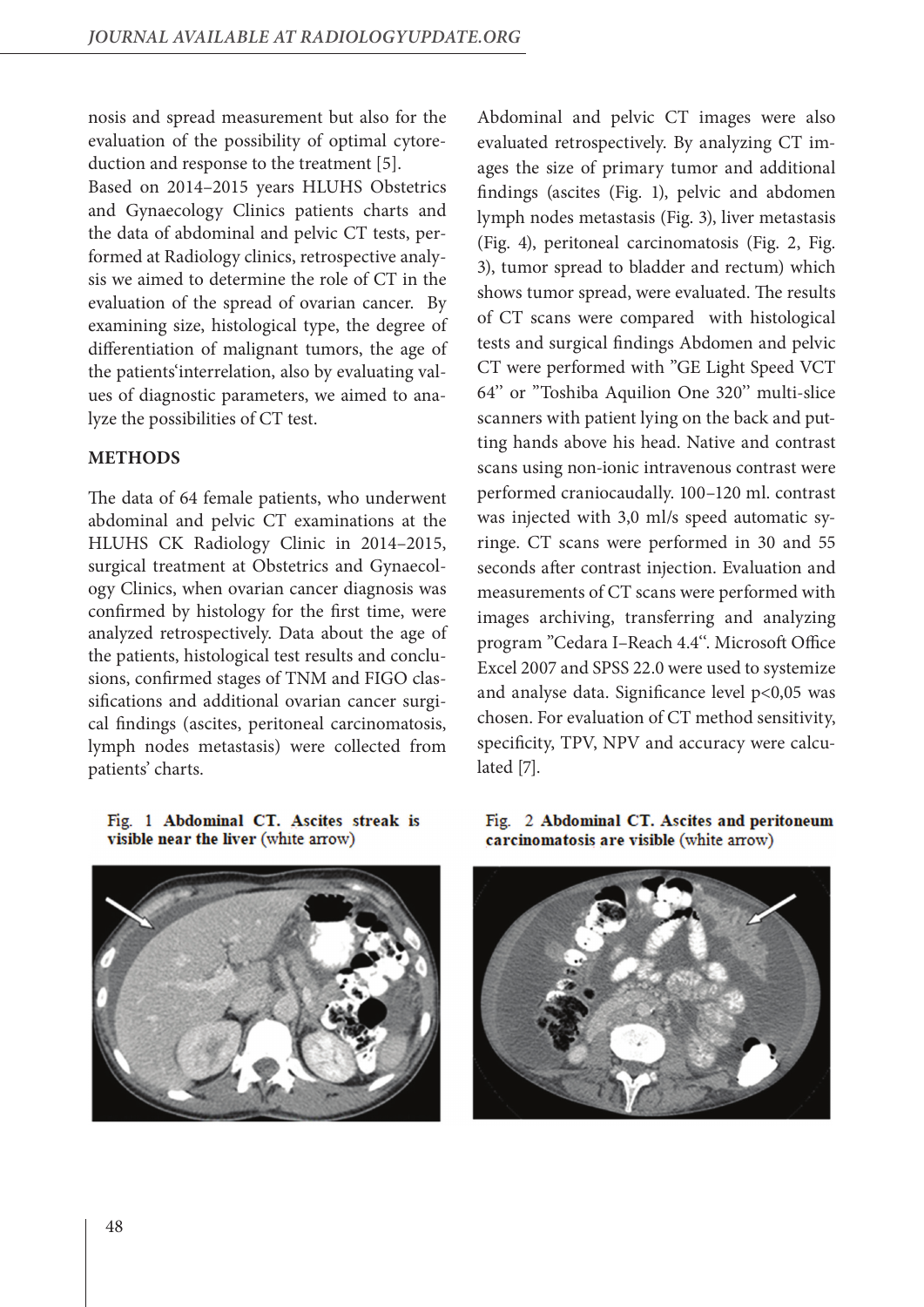### **RESULTS**

The study group consisted of (n=64) patients, who underwent abdominal and pelvic CT examinations at the HLUHS CK Radiology Clinic in 2014–2015, surgical treatment at Obstetrics and Gynecology Clinics, when ovarian cancer diagnosis was confirmed by histology for the first time. The age of patients in this group ranged from 29 to 86 years with an average age of 60,06±14,95 years. In most cases, ovarian cancer was diagnosed among patients, aged 40–60 (Fig. 5).

By the histological type, the highest number of serous tumors was detected - 37 (57,7%); the number of endometriotic tumors detected was 13 (20,3%). Relatively a little number of mucinous cells – 4 (6,3%), bright cells – 3 (4,7%), undifferentiated carcinomas – 2 (3,1%) and mixed – 2 (3,1%) ovarian cancer types were found; germ cells, genital mutilation, stroma and transitional epithelial tumors were detected only once (1,6%). During the study, the mean tumor size detected was  $11,93 \pm 5,0$  cm. By the differentiation degree, a great number of G3 differentiation grade tumors was detected – 41 (64,1%) (Table 1). According to the FIGO stage, ovarian cancer was most commonly diagnosed in stage IIIC – 27 (42,2%), the cancer was detected just a few times in IVA– 10 (15,6%), IA – 8 (12,5%) and IC – 7 (10,9%) stages.

Analyzing the possible relationship between ovarian cancer and the degree of differentiation

Fig. 2 Abdominal CT. Ascites and peritoneum carcinomatosis are visible (white arrow)



of tumors, a statistically significant relationship was found between the signs of tumor spread (ascites, pathological lymph nodes, peritoneum carcinomatosis, urinary bladder and rectum) and differentiation degree. With increasing degree of tumor differentiation, these ovarian symptoms are more often diagnosed (p<0,05). However, there was no statistically significant relationship between degree of tumor differentiation and detectable metastases in the liver (p>0,05) (Table 2). Analyzing the relationship between ovarian cancer spread and tumor size, two groups of subjects were selected, based on the largest tumor size. The first group consisted of patients with tumors less, than 10 cm in length; the second group consisted of patients with tumors larger, than 10 cm. Data analysis revealed a statistically significant relationship only between tumor size and penetration in the bladder and rectum (p<0,05). Tumors of the most patients (83,3%), who had a tumor spread in the urinary bladder, was larger, than 10 cm. Tumors larger, than 10 cm were also detected among patients (62,2%) with signs of cancer, spreading to the rectum (Table 3).

To determine the effectiveness of the CT test method, its susceptibility, specificity, PPV, NPV and accuracy were estimated for evaluation of pathological lymph nodes. CT sensitivity was 41,9% in the assessment of pathological lymph nodes (95% confidence interval (CI) 2–53%), specificity – 81,8% (95% CI 72–93%), PPV – 68,4% (95% of CI 57–80%), NPV–60,0% (95% CI 48–72%), accuracy – 51,6% (95% of CI 39–64%).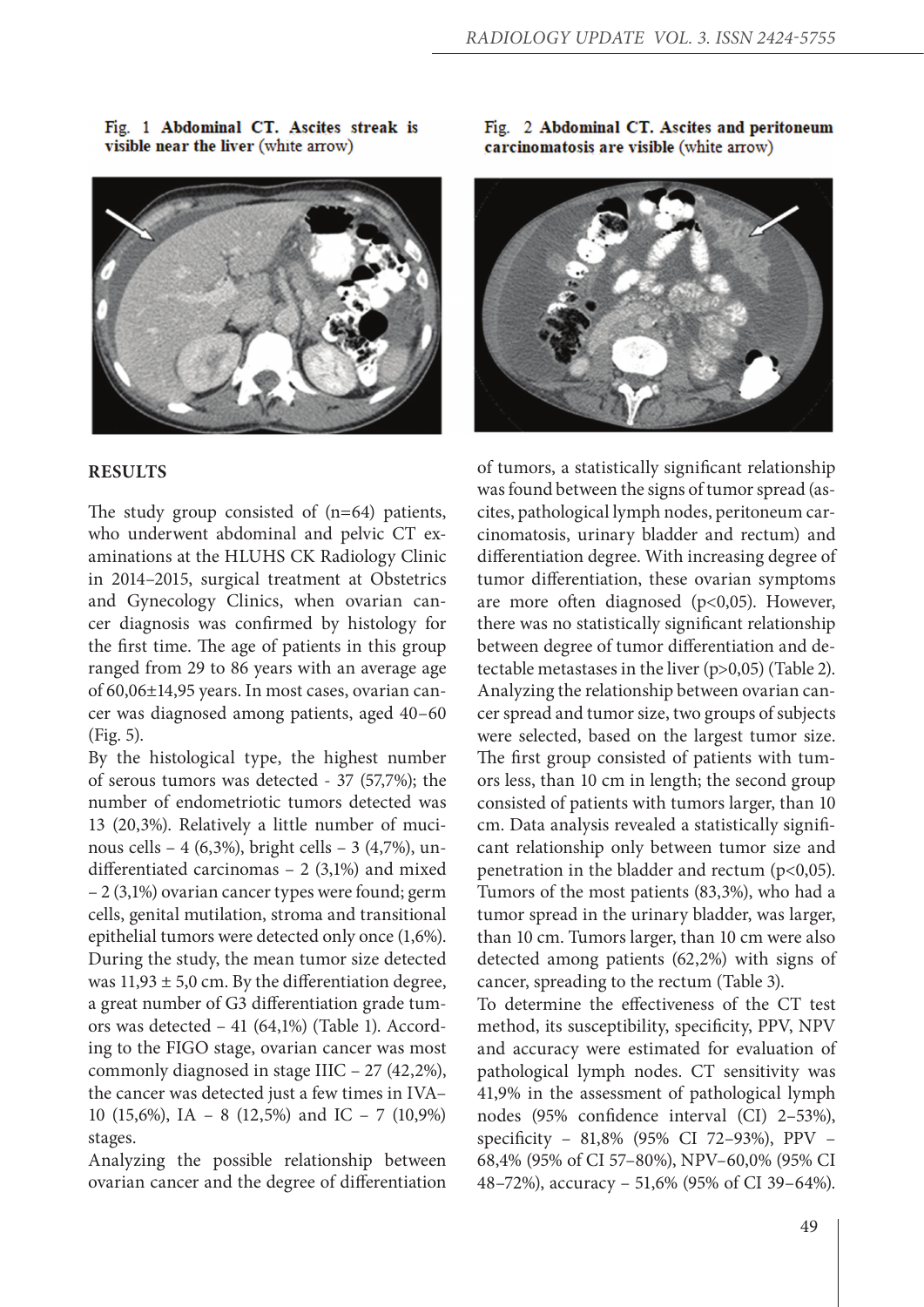To determine the effectiveness of the CT scan in evaluating peritoneal carcinomatosis, its susceptibility, specificity, PPV, NPV and accuracy were estimated. CT sensitivity in the evaluation of peritoneal carcinomatosis was 62,5% (95% confidence interval (CI)  $51 - 74\%$ ), specificity  $-81,3\%$ (95% CI 72–91%), PPV–90,9% (95% CI 84 – 98%), NPV–41,9% (95% CI 30–54%), accuracy – 67,2%

(95% CI 56–79%). To determine the effectiveness of the CT test method, its susceptibility, specificity, PPV, NPV and accuracy are estimated for ascites. The CT sensitivity to ascites was 86,5% (95% confidence interval (CI) 78–95%), specificity –  $88,9\%$  (95% of CI 81–97%), PPV –  $91,4\%$ (95% of CI 85–98%), NPV – 82,8% (95% CI 74– 92%), accuracy – 87,5% (95% of CI 79–96%).



## **Fig. 5. Patients age groups distribution**

## **Table 1. Tumors distribution by differentiation grade**

|                                  | <b>Cases count</b> |      |  |  |
|----------------------------------|--------------------|------|--|--|
| Tumors differentiation grade (G) |                    | %    |  |  |
| G <sub>1</sub>                   | 16                 | 25,0 |  |  |
| G <sub>2</sub>                   |                    | 10,9 |  |  |
| G <sub>3</sub>                   | 4                  | 64,1 |  |  |
| Altogether                       | 64                 | 100  |  |  |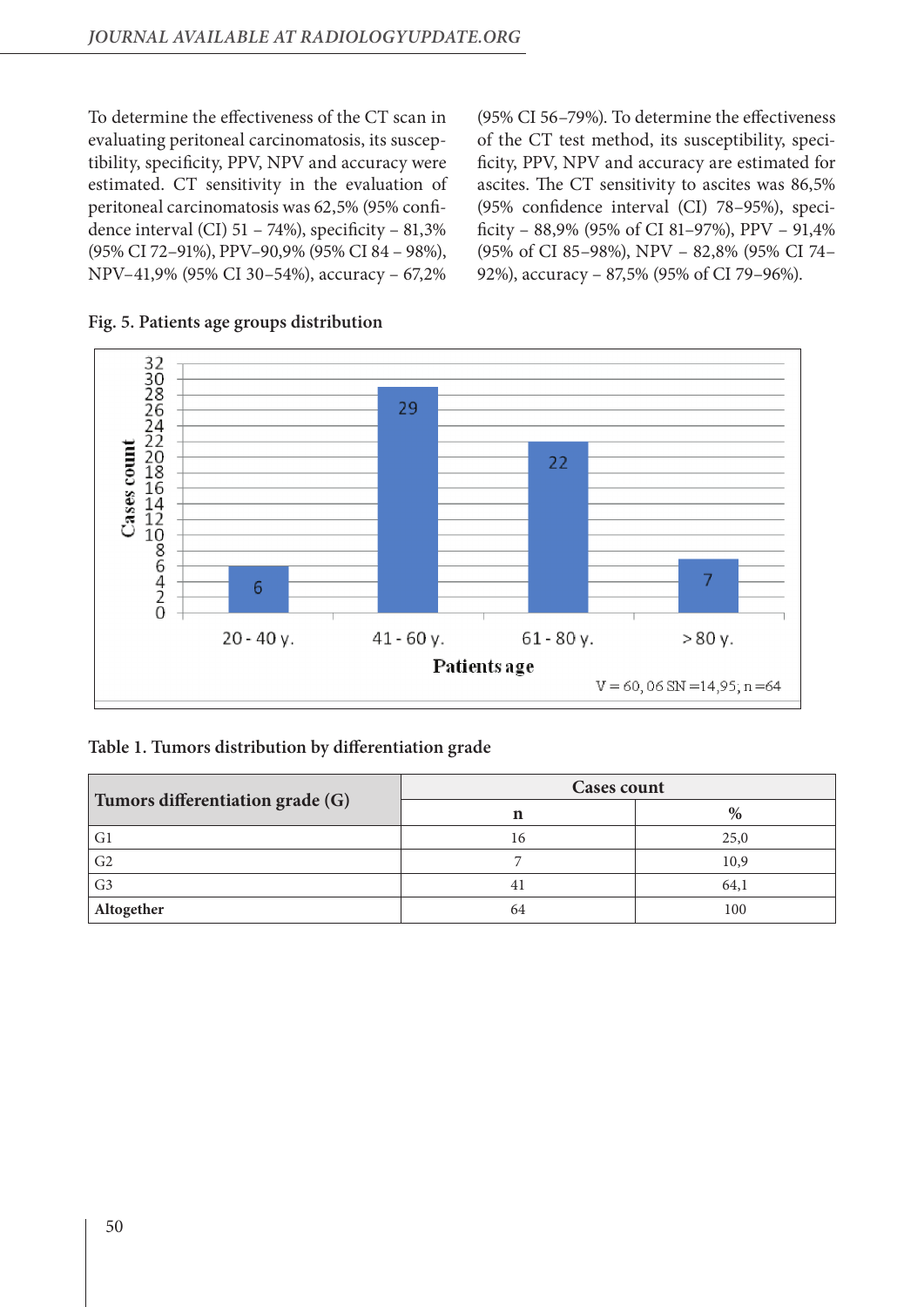|                            | Tumors differentia-<br>tion grade $(G)$ | Signs of tumor spread |              |                |      |                               |  |
|----------------------------|-----------------------------------------|-----------------------|--------------|----------------|------|-------------------------------|--|
| Signs of the spread        |                                         | Yes                   |              | <b>No</b>      |      | $p^*$                         |  |
|                            |                                         | $\mathbf n$           | %            | $\mathbf n$    | %    |                               |  |
|                            | G <sub>1</sub>                          | $\overline{2}$        | 5,7          | 14             | 48,3 |                               |  |
| <b>Ascites</b>             | G <sub>2</sub>                          | 3                     | 8,6          | $\overline{4}$ | 13,8 | $\chi^2$ =14,17<br>$p=0,001$  |  |
|                            | G <sub>3</sub>                          | 30                    | 85,7         | 11             | 37,9 |                               |  |
|                            | G1                                      | 1                     | 5,3          | 15             | 33,3 |                               |  |
| Pathological lymph nodes   | G <sub>2</sub>                          | $\overline{4}$        | 21,1         | 3              | 6,66 | $\chi^2 = 26,21$<br>$p=0,001$ |  |
|                            | G <sub>3</sub>                          | 14                    | 73,6         | 27             | 60,0 |                               |  |
|                            | G1                                      | 3                     | 9,1          | 13             | 41,9 | $\chi^2 = 24.97$<br>$p=0,001$ |  |
| Peritoneum carcinomatosis  | G <sub>2</sub>                          | 5                     | 15,2         | $\overline{2}$ | 6,5  |                               |  |
|                            | G <sub>3</sub>                          | 25                    | 75,7         | 16             | 51,6 |                               |  |
|                            | G1                                      | $\mathbf{0}$          | $\mathbf{0}$ | 16             | 28,6 | $\chi^2$ =4,53<br>p=0,104     |  |
| <b>Metastases in liver</b> | G <sub>2</sub>                          | $\mathbf{0}$          | $\Omega$     | 7              | 12,5 |                               |  |
|                            | G <sub>3</sub>                          | 8                     | 100,0        | 33             | 58,9 |                               |  |
|                            | G1                                      | 14                    | 30,4         | $\overline{2}$ | 11,1 |                               |  |
| Spread to bladder          | G <sub>2</sub>                          | 5                     | 10,9         | $\overline{2}$ | 11,1 | $\chi^2 = 2,33$<br>p=0,01     |  |
|                            | G <sub>3</sub>                          | 27                    | 58,7         | 14             | 77,8 |                               |  |
|                            | G1                                      | $\overline{2}$        | 9,5          | 14             | 32,6 |                               |  |
| Spread to rectum           | G <sub>2</sub>                          | $\Omega$              | $\Omega$     | 7              | 16,3 | $\chi^2 = 9,23$<br>$p=0,01$   |  |
|                            | G <sub>3</sub>                          | 19                    | 90,5         | 22             | 51,2 |                               |  |

|  | Table 2. Comparison between spread of ovarian cancer and tumor degree of differentiation |  |  |
|--|------------------------------------------------------------------------------------------|--|--|
|  |                                                                                          |  |  |

|  |  | Table 3. Comparison between spread of ovarian cancer and tumor size groups |  |  |  |
|--|--|----------------------------------------------------------------------------|--|--|--|
|  |  |                                                                            |  |  |  |

|                          |                   | Signs of tumor spread |      |                |      |                              |  |
|--------------------------|-------------------|-----------------------|------|----------------|------|------------------------------|--|
| Signs of the spread      | Tumors size group |                       | Yes  | N <sub>o</sub> |      | $p^*$                        |  |
|                          |                   | n                     | %    | n              | %    |                              |  |
| Ascites                  | $< 10 \text{ cm}$ | 5                     | 14,3 | 9              | 31,1 | $\chi^2 = 0.53$              |  |
|                          | $\geq 10$ cm      | 30                    | 85,7 | 20             | 68,9 | $p=0,467$                    |  |
| Pathological lymph nodes | < 10 cm           | 6                     | 31,6 | 19             | 42,2 | $\chi^2 = 2.05$<br>$p=0,152$ |  |
|                          | $\geq 10$ cm      | 13                    | 68,4 | 26             | 57,8 |                              |  |
| Peritoneum carcinomato-  | < 10 cm           | 13                    | 39,4 | 8              | 25,8 | $\chi^2=0$                   |  |
| sis                      | $\geq 10$ cm      | 20                    | 60,6 | 23             | 74,2 | $p=0,972$                    |  |
|                          | $< 10 \text{ cm}$ | $\overline{4}$        | 57,1 | 21             | 36,8 | $\chi^2=1$                   |  |
| Metastases in liver      | $\geq 10$ cm      | 3                     | 42,9 | 36             | 63,2 | $p=0,317$                    |  |
|                          | < 10 cm           | 3                     | 16,7 | 22             | 47,8 | $\chi^2 = 4.72$              |  |
| Spread to bladder        | $\geq 10$ cm      | 15                    | 83,3 | 24             | 52,2 | $p=0,03$                     |  |
|                          | < 10 cm           | 8                     | 42,1 | 17             | 37,8 | $\chi^2 = 4,66$              |  |
| Spread to rectum         | $\geq 10$ cm      | 28                    | 62,2 | 11             | 57,9 | $p=0,03$                     |  |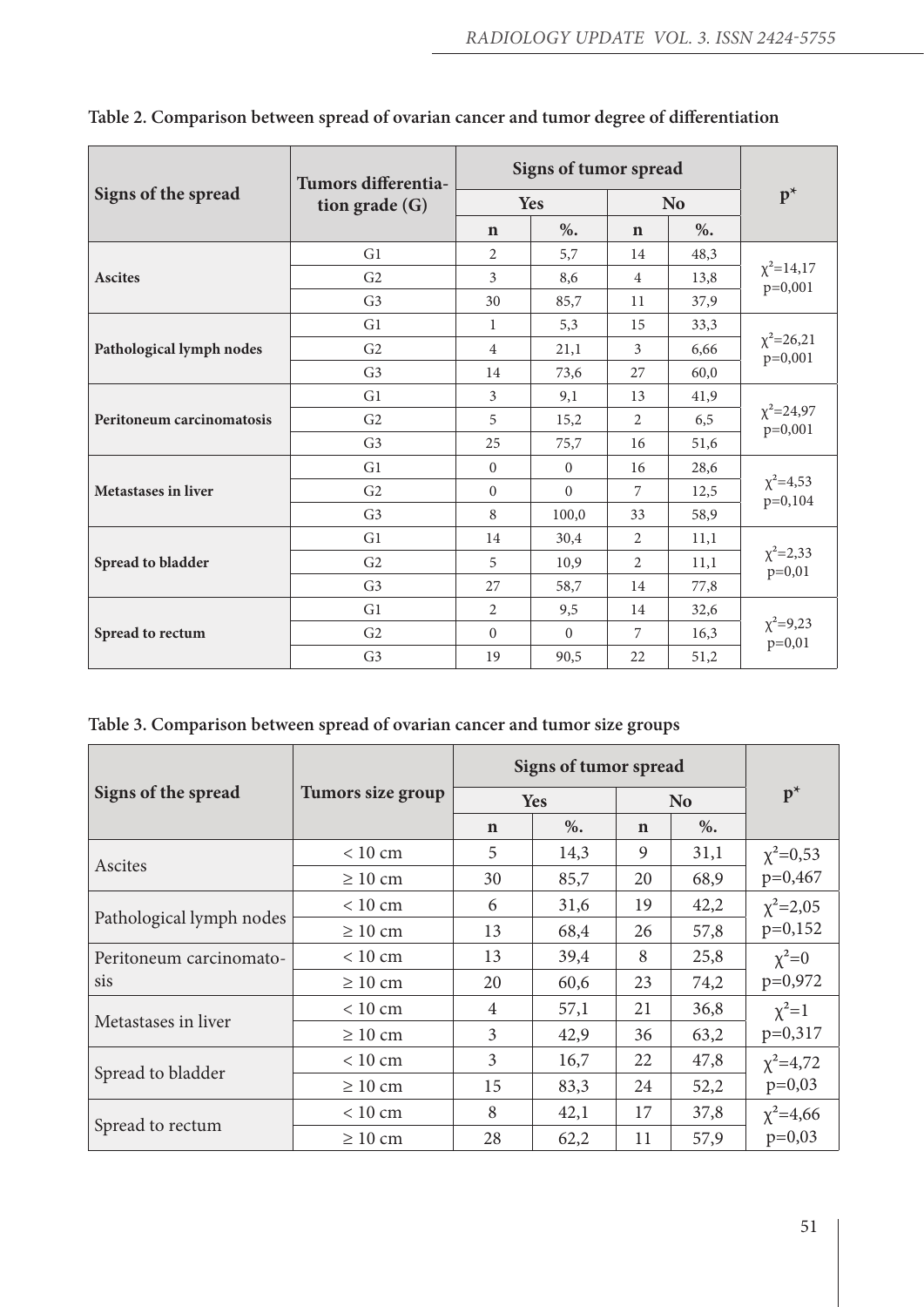# **DISCUSSION**

The study group consisted of 64 patients, who underwent abdominal and pelvic CT examinations at the HLUHS CK Radiology Clinic in 2014–2015, surgical treatment at Obstetrics and Gynecology Clinics, when ovarian cancer diagnosis was confirmed by histology for the first time. The age of patients in this group ranged from 29 to 86 years with an average age of 60,06 ± 14,95 years. Relatively, the similar average age of patients (63 years) is also indicated in literature sources [7–9]. In our study, ovarian cancer was predominantly diagnosed in patients, aged 40–60 years (n=29), although the literature suggests that this oncogynecological disease is most commonly diagnosed at a later age – in the seventh and eighth decades of life [7–9].

During the study, serous ovarian tumors were detected in the most cases, 37 (57,7%), of which 27 (65,9%) were of G3 differentiation degree. Similar results were obtained during the study, conducted by Pratt J., in which women with ovarian cancer of Spain participated. Comparing our results with the results of the Spanish study, it may be noted that early stage ovarian cancer usually does not have the characteristic symptoms of the disease, thus already advanced cancer is diagnosed – stages III and IV [4]. During our study, 30 patients (46,9%) had ovarian cancer, diagnosed in stage III, and 13 (20,1%) – in stage IV.

The study showed a statistically reliable relationship between CT scan of ovarian cancer (ascites, pathological lymph nodes, peritoneum carcinomatosis, urinary bladder and rectum) and tumor differentiation degree. Signs of ovarian cancer spread more frequently in tumors with higher differentiation degrees (p<0,05). References also indicate that there is a significant relationship between the FIGO stage and the tumor differentiation degree, the later stage of ovarian cancer is more often determined for tumors with higher differentiation degrees [10–14].

The study also showed a statistically significant relationship between tumor size and the spread of cancer to the bladder and rectum. In larger ovarian tumors, a higher incidence of urinary bladder and rectum (p<0,05) was observed. Similar results were obtained in a study, conducted in the United States of America, where it was found that the increase in tumors is characterized not only by the increased frequency of their spread to adjacent organs (bladder, rectum, uterus), but also by more frequent clinical signs of local tumor proliferation (urination, bowel obstruction, pain syndrome) [15].

During the study, we found that, in the evaluation of pathological lymph nodes, the CT sensitivity was 41,9%, specificity – 81,8%, PPV – 68,4%, NPV – 60,0%, accuracy – 51,6%. Relatively, similar results were obtained in a study, conducted by Aquilani L. and co–authors, where, in the evaluation of pathological lymph nodes, the CT sensitivity was 50%, specificity – 85,9%, PPV – 50%, NPV – 75,3 %, accuracy – 70,3 % [16]. During our study, in evaluating peritoneal carcinomatosis, CT sensitivity was 62,5%, specificity – 81,3%, PPV – 90,9%, NPV – 41,9%, precision – 67,2%, the CT sensitivity was 86,5%, specificity – 88,9%, PPV – 91,4%, NPV – 82,8%, accuracy – 87,5%. Similar data was obtained in a study, conducted by Aquilani L. and co– authors, where, in evaluating peritoneal carcinomatosis, the CT scan specificity was 47,6%, PPV – 86,2%, NPV – 48,7%, accuracy – 78,5%, in evaluating the ascites, the CT method specificity was 55,7%, PPV – 70,9%, NPV – 84,5%, accuracy – 75%. Relatively, Bezirgcioglu I. and co–authors in a study, conducted in Turkey to investigate ovarian cancer in women, comparing the CT scan sensitivity evaluation results. The authors state that, in evaluating peritoneal carcinomatosis and ascites, CT sensitivity is 57,4%. and 85,2 % accordingly [17].

Having reviewed the results of our and previous studies, as well as the literature data, we can observe that the ovarian cancer evaluation is relatively similar during CT, the differences are possible due to uneven research methods in various health care institutions.

## **CONCLUSIONS**

1. The symptoms of the ovarian cancer spread were determined more frequent in high-grade tumors.

2. Larger ovarian tumors typically were spread